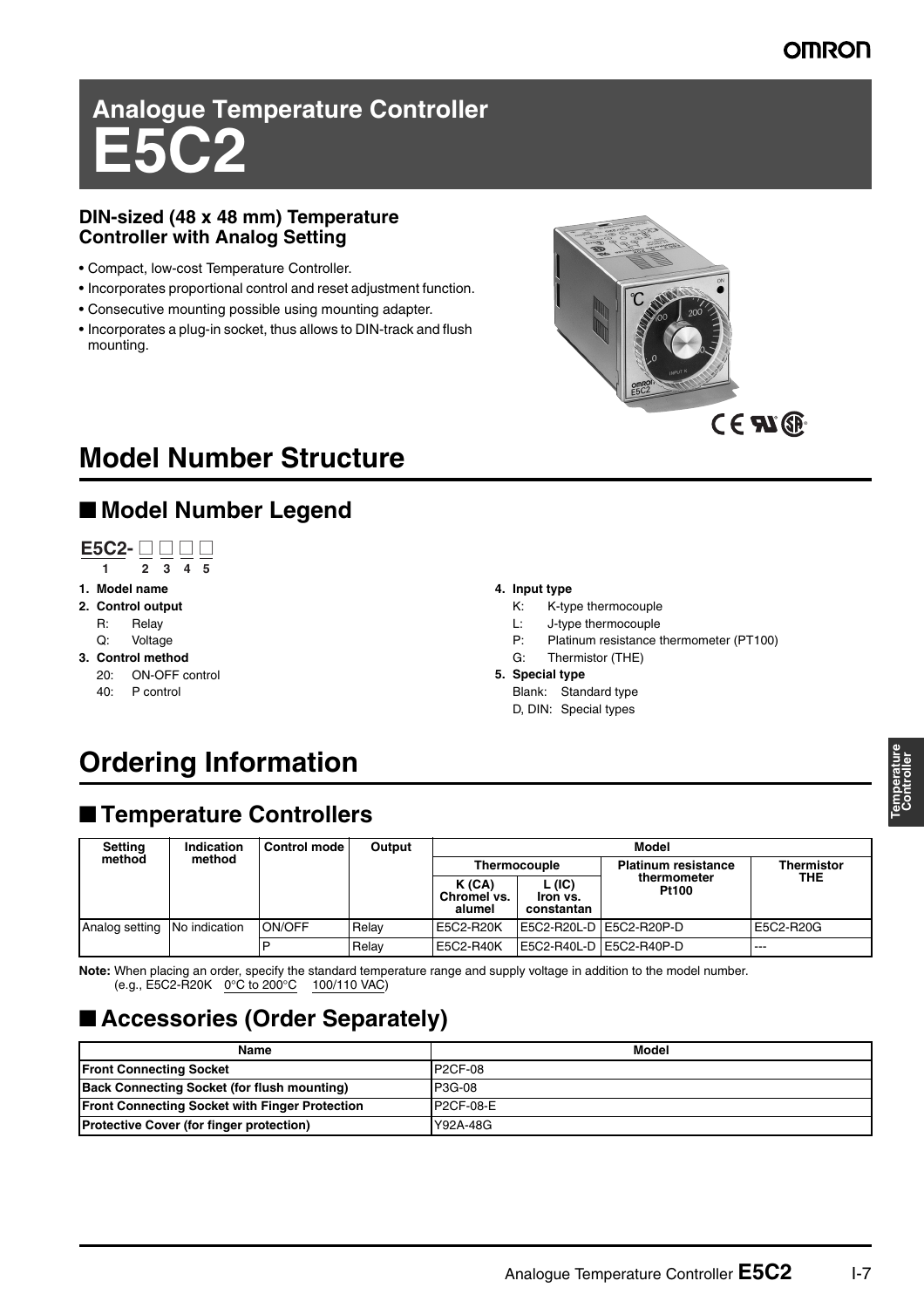## **Specifications**

## ■ **Ratings**

| <b>Supply voltage</b>          | 100/110/120 VAC (common), 200/220/240 VAC (common) (See note.)<br>50/60 Hz (common)                  |  |  |  |  |
|--------------------------------|------------------------------------------------------------------------------------------------------|--|--|--|--|
| <b>Operating voltage range</b> | 90% to 110% of rated supply voltage                                                                  |  |  |  |  |
| <b>Power consumption</b>       | Approx. 2 VA                                                                                         |  |  |  |  |
| Input                          | Thermocouple (with sensor burnout detection circuit), platinum resistance thermometer, or thermistor |  |  |  |  |
| <b>Control mode</b>            | ON/OFF or P control                                                                                  |  |  |  |  |
| <b>Setting method</b>          | Analog setting                                                                                       |  |  |  |  |
| Indication method              | No indication                                                                                        |  |  |  |  |
| <b>Control output</b>          | Relay output: SPDT, 3 A at 250 VAC, resistive load (switching capacity: 330 VA)                      |  |  |  |  |

**Note:** Specify either 100/110/120 VAC or 200/220/240 VAC when ordering.

### ■ **Input Ranges**

| Input |    | Thermocouple                                                                                                                               |                                                         | <b>Platinum resistance</b><br>thermometer                                                                                            | Thermistor (see note 2)                                                                             |  |
|-------|----|--------------------------------------------------------------------------------------------------------------------------------------------|---------------------------------------------------------|--------------------------------------------------------------------------------------------------------------------------------------|-----------------------------------------------------------------------------------------------------|--|
|       |    | K(CA)<br>Chromel vs. alumel                                                                                                                | L (IC)<br>Iron vs. constantan                           | <b>Pt100</b>                                                                                                                         | THE.                                                                                                |  |
| Range | °C | 0 to $200(5)$ .<br>0 to 300 $(10)$ ,<br>0 to 400 $(10)$ ,<br>0 to $600(20)$ ,<br>0 to 800 $(20)$ ,<br>0 to 1,000 (25),<br>0 to $1,200(25)$ | 0 to $200(5)$ ,<br>0 to 300 $(10)$ ,<br>0 to 400 $(10)$ | $-50$ to 50 (2),<br>$-20$ to 80 (2),<br>0 to 50 $(1)$ ,<br>0 to $100(2)$ ,<br>0 to $200(5)$ ,<br>0 to 300 $(10)$ ,<br>0 to $400(10)$ | –50 to 50 (2) (6 kΩ at 0°C),<br>0 to 100 (2) (6 kΩ at 0°C),<br>50 to 150 (2) (30 k $\Omega$ at 0°C) |  |
|       | °F | 32 to 392 (10).<br>32 to 572 (20),<br>32 to 752 (20).<br>32 to 1,112 (40),<br>32 to 1,472 (50),<br>32 to 1,832 (50),<br>32 to 2,192 (50)   | 32 to 392 (10),<br>32 to 572 (20),<br>32 to 752 (20)    | 32 to 212 (5),<br>32 to 392 (10)                                                                                                     | ---                                                                                                 |  |

**Note: 1.** Values in ( ) are the minimum unit.

**2.** Values in ( ) are the thermistor resistive value.

### ■ **Characteristics**

| <b>Setting accuracy</b>      | $\pm 2\%$ FS max.                                                                                                                                                                    |  |  |  |  |
|------------------------------|--------------------------------------------------------------------------------------------------------------------------------------------------------------------------------------|--|--|--|--|
| <b>Hysteresis</b>            | Approx. 0.5% FS (fixed)                                                                                                                                                              |  |  |  |  |
| <b>Proportional band</b>     | 3% FS (fixed)                                                                                                                                                                        |  |  |  |  |
| <b>Control period</b>        | Approx. 20 s                                                                                                                                                                         |  |  |  |  |
| Reset range (see note 1)     | $5 + 1\%$ FS min.                                                                                                                                                                    |  |  |  |  |
| <b>Insulation resistance</b> | 20 M $\Omega$ min. (at 500 VDC)                                                                                                                                                      |  |  |  |  |
| <b>Dielectric strength</b>   | 2,000 VAC, 50/60 Hz for 1 min between charged terminals and uncharged metallic parts                                                                                                 |  |  |  |  |
| <b>Vibration resistance</b>  | Malfunction: 10 to 55 Hz, 0.15-mm single amplitude for 10 min each in X, Y, and Z directions<br>Destruction: 16.7 Hz, 2-mm double amplitude for 2 hrs each in X, Y, and Z directions |  |  |  |  |
| <b>Shock resistance</b>      | Malfunction: $147 \text{ m/s}^2$ , 3 times each in 6 directions<br>Destruction: $294 \text{ m/s}^2$ , 3 times each in 6 directions                                                   |  |  |  |  |
| Life expectancy              | 100,000 operations min. (3 A at 110 VAC, resistive load)<br>Electrical:                                                                                                              |  |  |  |  |
| <b>Ambient temperature</b>   | Operating: $-10^{\circ}$ C to 55 $^{\circ}$ C (with no icing or condensation)                                                                                                        |  |  |  |  |
| <b>Ambient humidity</b>      | Operating: 45% to 85%                                                                                                                                                                |  |  |  |  |
| Degree of protection         | Front panel: IEC standard IP40 (see note 2)<br>Terminals: IEC standard IP00                                                                                                          |  |  |  |  |
| Weight                       | Approx. 200 g (with flush-mounting adapter)                                                                                                                                          |  |  |  |  |

**Note: 1.** No reset function is incorporated by any E5C2 model with ON/OFF control.

**2.** The model number of the special watertight cover conforming to IP66, NEMA4 is Y92A-48B.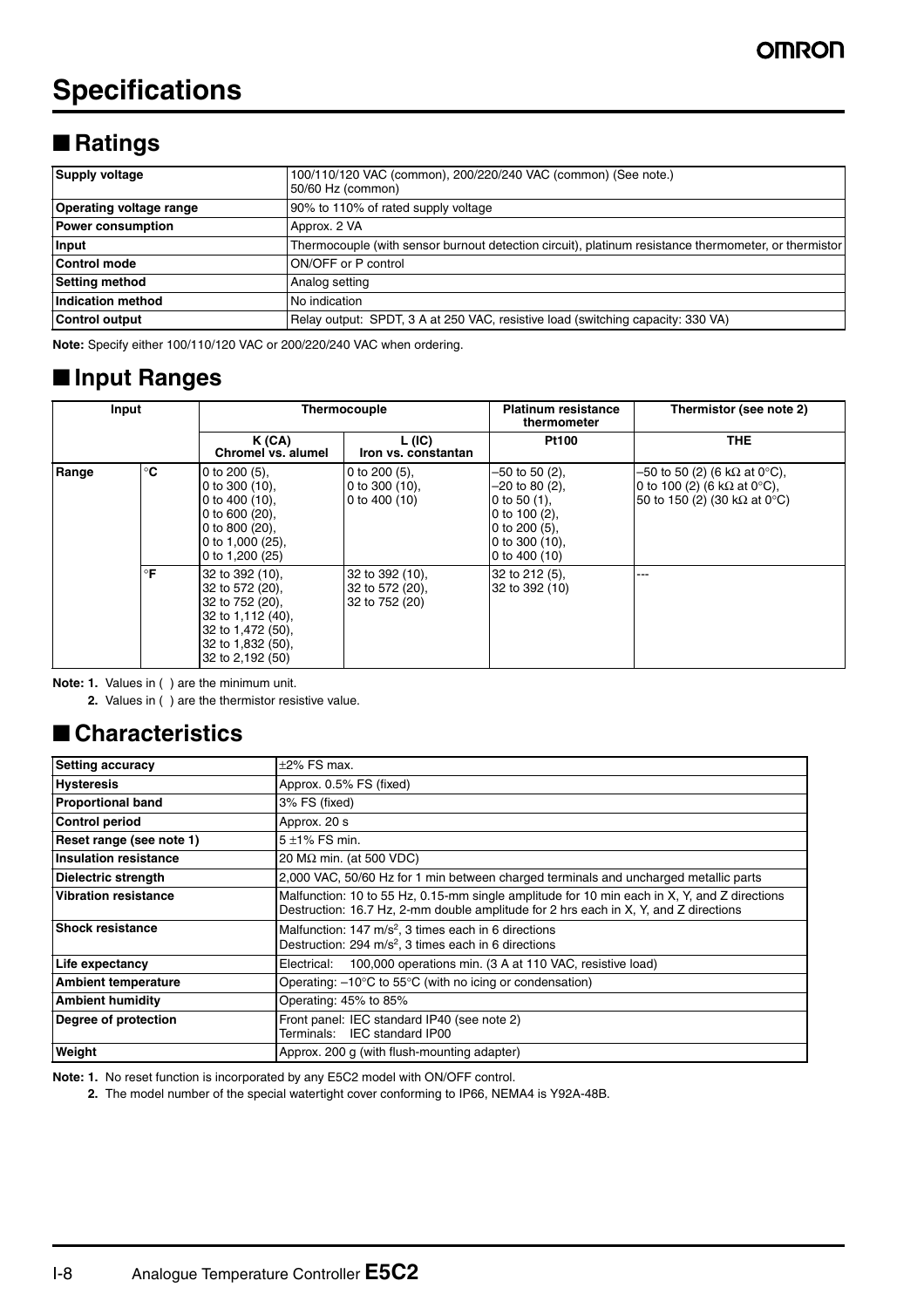## **Nomenclature**



RESET adjustment shaft No reset function is incorporated by any E5C2 model with ON/OFF control.

### **Operation Indicator**

| <b>Indicator</b> |         | Output |  |  |
|------------------|---------|--------|--|--|
| <b>I</b> Red     | Lit     | ON     |  |  |
|                  | Not lit | ℩⊏⊏    |  |  |

## **Dimensions**

**Note:** All units are in millimeters unless otherwise indicated.







**Terminal Arrangement (Bottom View)**



P3G-08 Back connecting socket

I۵

n

**Dimensions with Flush-mounting Adapter (Accessory), and Back Connecting Socket (Sold Separately)**







**Note:** 109 mm for US08 Back Connecting Socket

**Panel Cutout**



**of N Controllers**  $45^{+0.6}_{0}$  $L = (48N - 3)^{+1}_{0}$ 

**Side-by-side Mounting** 

|  |  | $93^{+1}_{0}$ 141 <sup>+1</sup> 189 <sup>+1</sup> 237 <sup>+1</sup> 285 <sup>+1</sup> |  |
|--|--|---------------------------------------------------------------------------------------|--|
|  |  |                                                                                       |  |

**Note: 1.** Recommended panel thickness is 1 to 4 mm. **2.** Close side-by-side mounting is possible (in a single direction).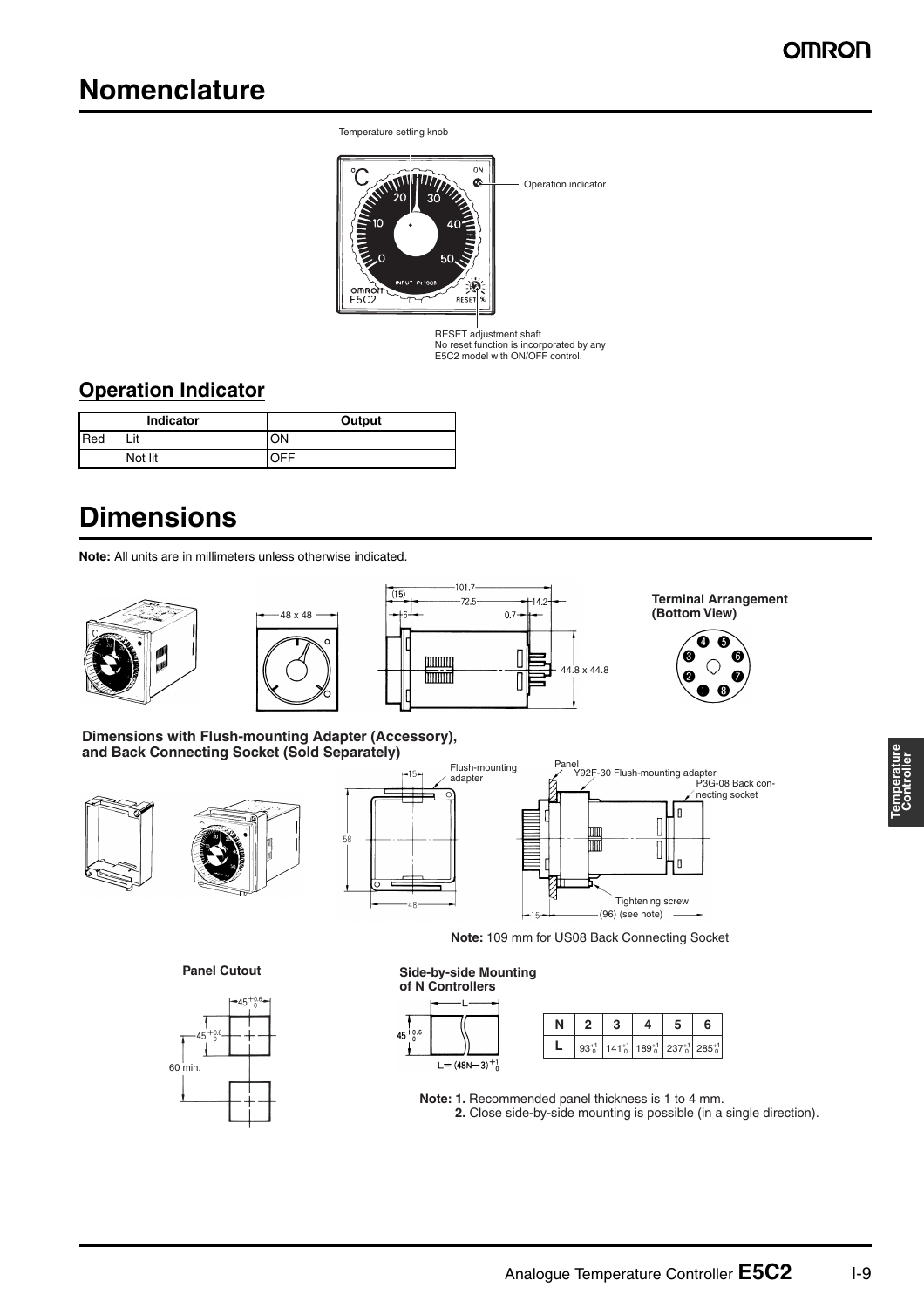### **OMROI**

### **Accessories (Order Separately)**

#### **P2CF-08 Front Connecting Socket**



#### **P3G-08 Back Connecting Socket (for Flush Mounting)**



**Terminal Arrangement/ Internal Connections (Bottom View)**



**Note:** A Protective Cover for finger protection (Y92A-48G) is also available.

#### **Protective Cover Y92A-48**

The protective cover protects the front panel, particularly the setting section, against dust, dirt, and water drip. It also prevents the set values from being altered due to accidental contact with the setting keys.



## **Installation**

### ■ **Connections**

#### **Input**

Connect a thermocouple, the E52-THE@ Thermistor or platinum resistance thermometer to the E5C2 as shown in the following illustration.



### **Output**

d d d

If the load circuit is a heating control system, be sure to connect the load to terminals 4 and 5. If the load circuit is a cooling control system, be sure to connect the load to terminals 4 and 6. If the heating control system is connected to terminals 4 and 6 or the cooling control system is connected to terminals 4 and 5, the temperature of the heating control system or cooling control system will be abnormal and a serious accident may result.

If the E5C2 is in frequent operation, such as proportional operation, add an appropriate external relay to the E5C2 by considering the capacity of the load and the life of the relay.

### **Power Supply**

If a single power supply is used for the E5C2 and the load, the supply voltage of the power supply may vary greatly when the load is open or closed if the capacity of the power supply is not large enough. Make sure that the capacity of the power supply is large enough so that the supply voltage range will be always from 90% to 110% of the rated supply voltage.

The E5C2 operates at either 50 or 60 Hz.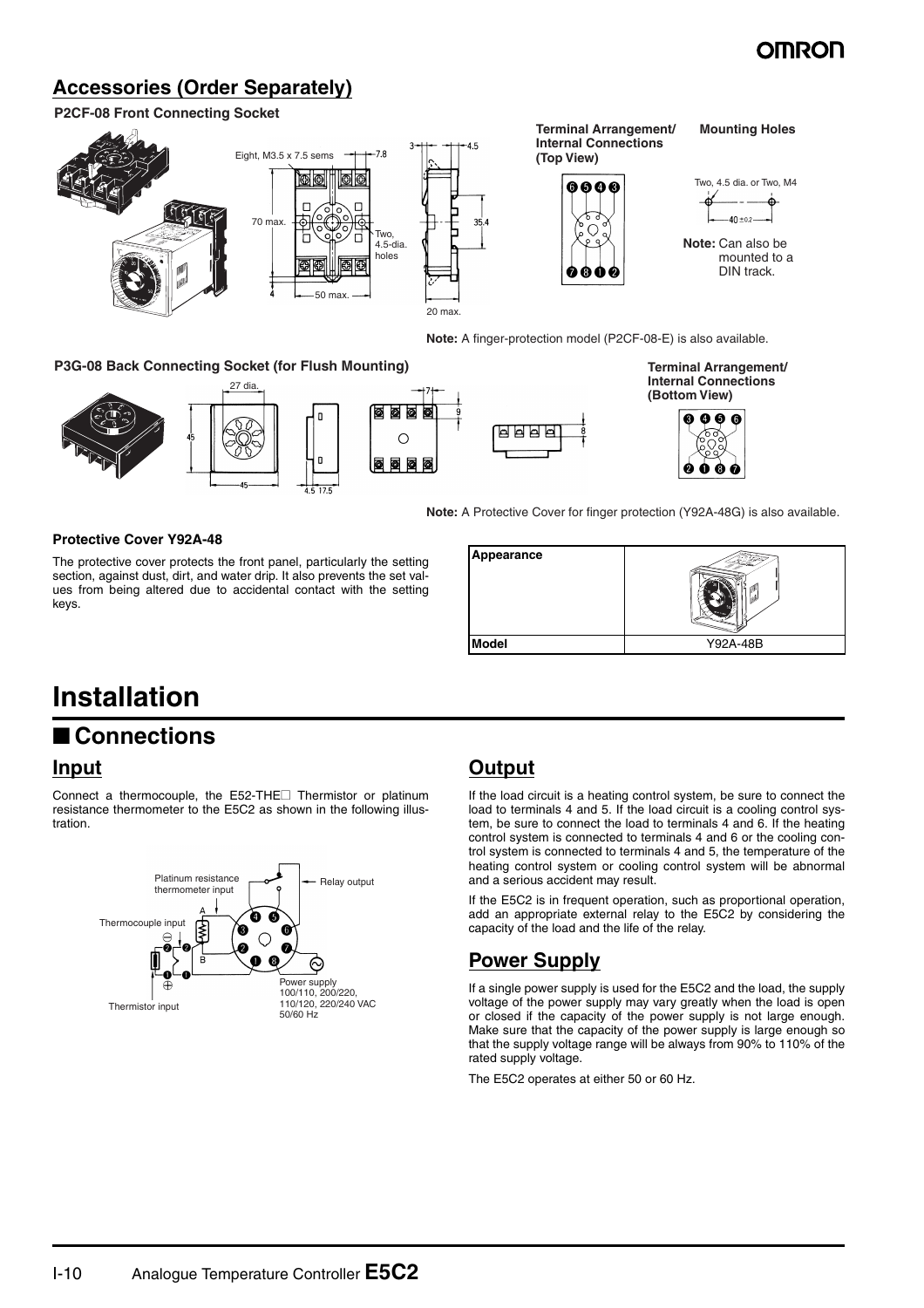#### **Mounting**

#### **Track Mounting (E5C2 with P2CF-08)**

When mounting two or more E5C2 models with track-mounting sockets, leave a space of approximately 20 mm on both sides of the sockets where hooks are located.



#### **Flush Mounting**

Insert E5C2 into the square hole of the panel and insert an adapter from the back so that there will be no space between E5C2 and the panel. Then, secure the E5C2 with a screw.



Tightening screw

The P3G-08 can be wired in the same way as the P2CF-08.



#### **Dismounting**

If flush mounted, loosen the screw of the adapter and disengage the hooks for dismounting.



### **Temperature Setting**

Do not turn the temperature setting knob of the E5C2 with excessive force, otherwise the stopper of the knob may break.

### **Others**

Do not remove the housing of the E5C2, otherwise the housing may break.

To clean the surface of the E5C2, use a soft cloth wet with neutral detergent or alcohol. Do not use any organic solvent, such as paint thinner or benzine, strong acid or strong alkali to clean the surface of the E5C2, otherwise the surface of the E5C2 will become damaged.